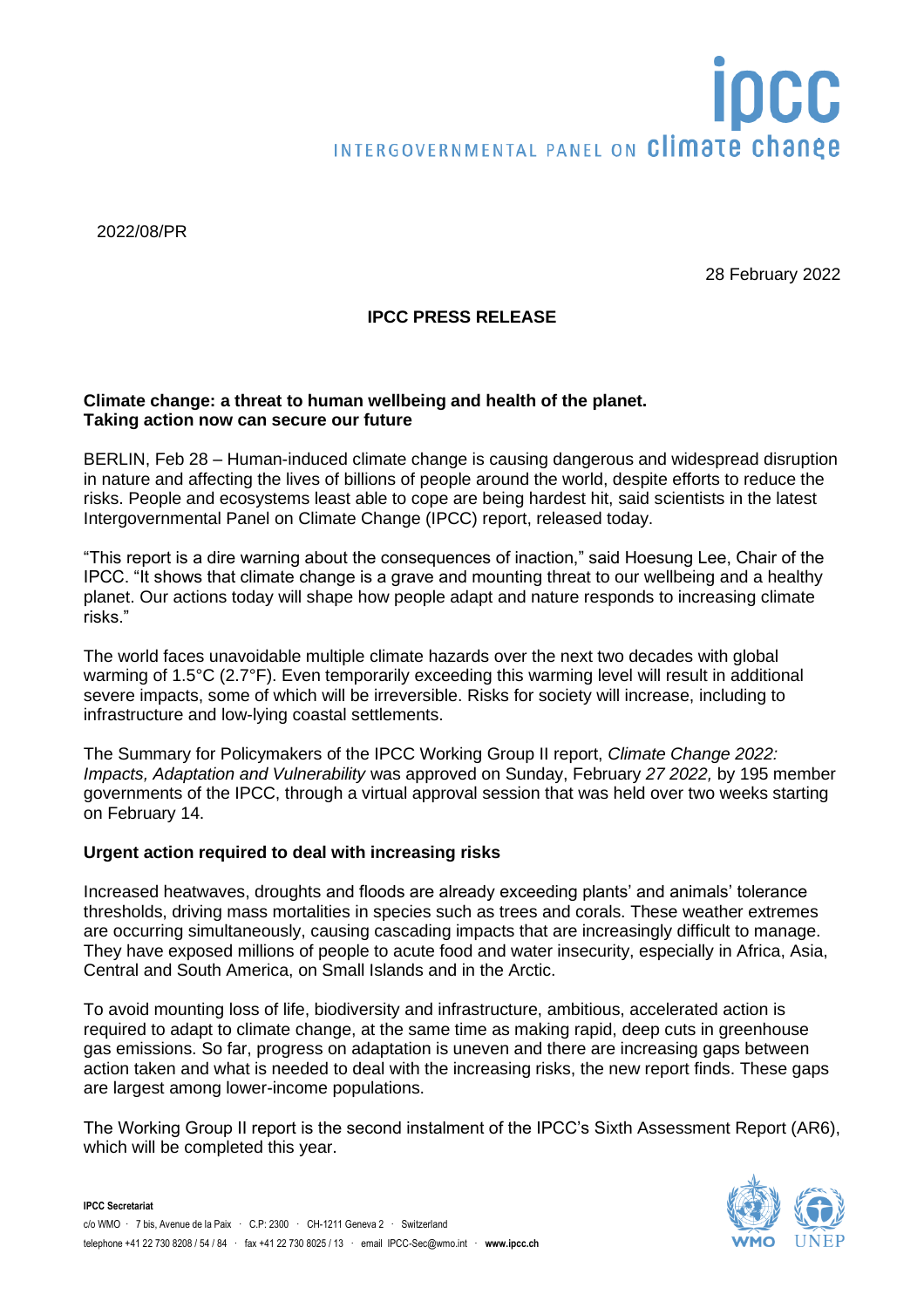"This report recognizes the interdependence of climate, biodiversity and people and integrates natural, social and economic sciences more strongly than earlier IPCC assessments," said Hoesung Lee. "It emphasizes the urgency of immediate and more ambitious action to address climate risks. Half measures are no longer an option."

#### **Safeguarding and strengthening nature is key to securing a liveable future**

There are options to adapt to a changing climate. This report provides new insights into nature's potential not only to reduce climate risks but also to improve people's lives.

"Healthy ecosystems are more resilient to climate change and provide life-critical services such as food and clean water", said IPCC Working Group II Co-Chair Hans-Otto Pörtner. "By restoring degraded ecosystems and effectively and equitably conserving 30 to 50 per cent of Earth's land, freshwater and ocean habitats, society can benefit from nature's capacity to absorb and store carbon, and we can accelerate progress towards sustainable development, but adequate finance and political support are essential."

Scientists point out that climate change interacts with global trends such as unsustainable use of natural resources, growing urbanization, social inequalities, losses and damages from extreme events and a pandemic, jeopardizing future development.

"Our assessment clearly shows that tackling all these different challenges involves everyone – governments, the private sector, civil society – working together to prioritize risk reduction, as well as equity and justice, in decision-making and investment," said IPCC Working Group II Co-Chair Debra Roberts.

"In this way, different interests, values and world views can be reconciled. By bringing together scientific and technological know-how as well as Indigenous and local knowledge, solutions will be more effective. Failure to achieve climate resilient and sustainable development will result in a suboptimal future for people and nature."

#### **Cities: Hotspots of impacts and risks, but also a crucial part of the solution**

This report provides a detailed assessment of climate change impacts, risks and adaptation in cities, where more than half the world's population lives. People's health, lives and livelihoods, as well as property and critical infrastructure, including energy and transportation systems, are being increasingly adversely affected by hazards from heatwaves, storms, drought and flooding as well as slow-onset changes, including sea level rise.

"Together, growing urbanization and climate change create complex risks, especially for those cities that already experience poorly planned urban growth, high levels of poverty and unemployment, and a lack of basic services," Debra Roberts said.

"But cities also provide opportunities for climate action – green buildings, reliable supplies of clean water and renewable energy, and sustainable transport systems that connect urban and rural areas can all lead to a more inclusive, fairer society."

There is increasing evidence of adaptation that has caused unintended consequences, for example destroying nature, putting peoples' lives at risk or increasing greenhouse gas emissions. This can be avoided by involving everyone in planning, attention to equity and justice, and drawing on Indigenous and local knowledge.

# **A narrowing window for action**

Climate change is a global challenge that requires local solutions and that's why the Working Group II contribution to the IPCC's Sixth Assessment Report (AR6) provides extensive regional information to enable Climate Resilient Development.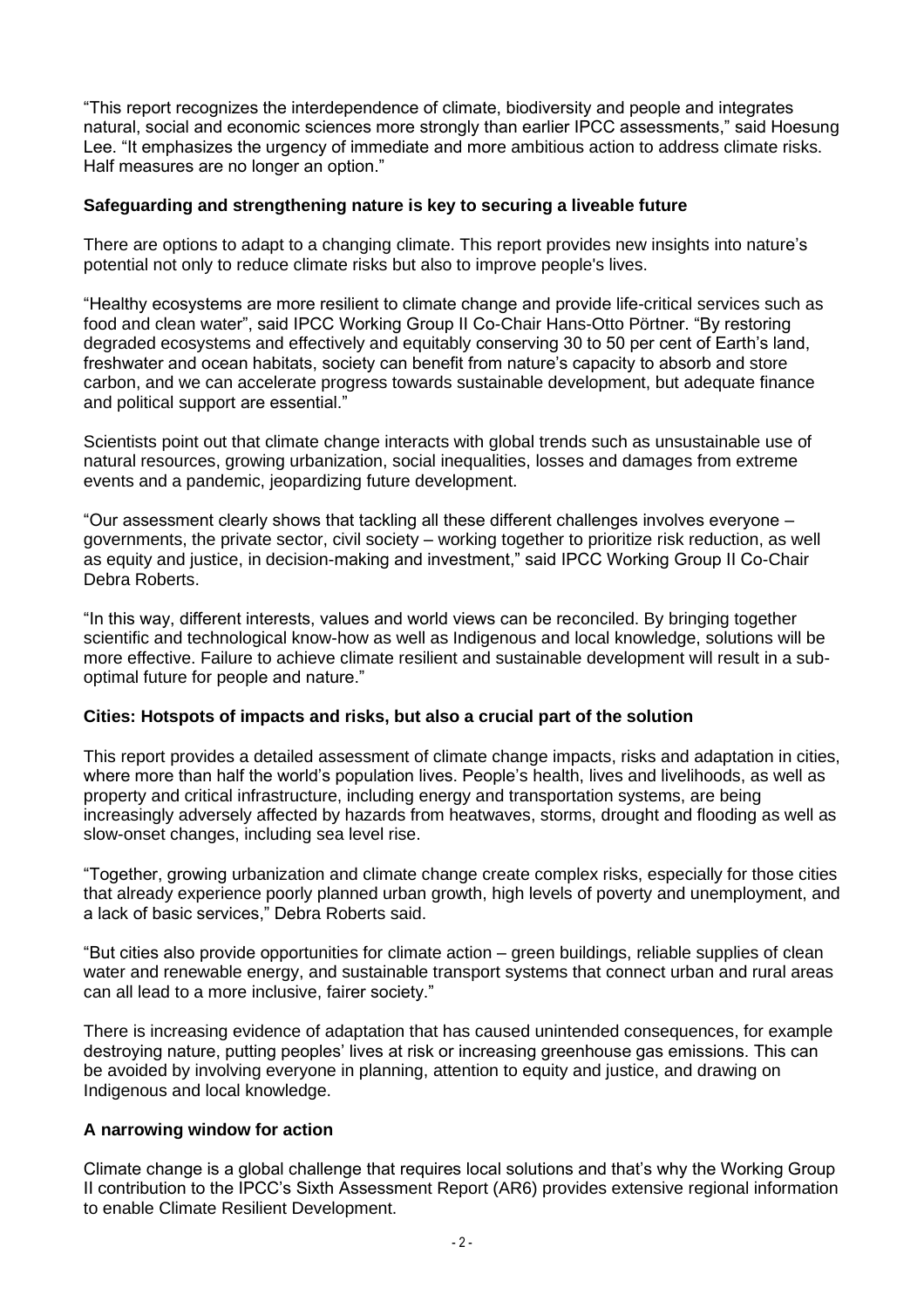The report clearly states Climate Resilient Development is already challenging at current warming levels. It will become more limited if global warming exceeds 1.5°C (2.7°F). In some regions it will be impossible if global warming exceeds 2°C (3.6°F). This key finding underlines the urgency for climate action, focusing on equity and justice. Adequate funding, technology transfer, political commitment and partnership lead to more effective climate change adaptation and emissions reductions.

"The scientific evidence is unequivocal: climate change is a threat to human wellbeing and the health of the planet. Any further delay in concerted global action will miss a brief and rapidly closing window to secure a liveable future," said Hans-Otto Pörtner.

# *For more information, please contact:*

IPCC Press Office, Email: [ipcc-media@wmo.int](mailto:ipcc-media@wmo.int) 

IPCC Working Group II: Sina Löschke, Komila Nabiyeva: [comms@ipcc-wg2.awi.de](mailto:comms@ipcc-wg2.awi.de)



## *Notes for Editors*

# **Climate Change 2022: Impacts, Adaptation and Vulnerability. Contribution of Working Group II to the Sixth Assessment Report of the Intergovernmental Panel on Climate Change**

The Working Group II report examines the impacts of climate change on nature and people around the globe. It explores future impacts at different levels of warming and the resulting risks and offers options to strengthen nature's and society's resilience to ongoing climate change, to fight hunger, poverty, and inequality and keep Earth a place worth living on – for current as well as for future generations.

Working Group II introduces several new components in its latest report: One is a special section on climate change impacts, risks and options to act for cities and settlements by the sea, tropical forests, mountains, biodiversity hotspots, dryland and deserts, the Mediterranean as well as the polar regions. Another is an atlas that will present data and findings on observed and projected climate change impacts and risks from global to regional scales, thus offering even more insights for decision makers.

The Summary for Policymakers of the Working Group II contribution to the Sixth Assessment Report (AR6) as well as additional materials and information are available at https://www.ipcc.ch/report/ar6/wg2/

**Note**: Originally scheduled for release in September 2021, the report was delayed for several months by the COVID-19 pandemic, as work in the scientific community including the IPCC shifted online. This is the second time that the IPCC has conducted a virtual approval session for one of its reports.

#### **AR6 Working Group II in numbers**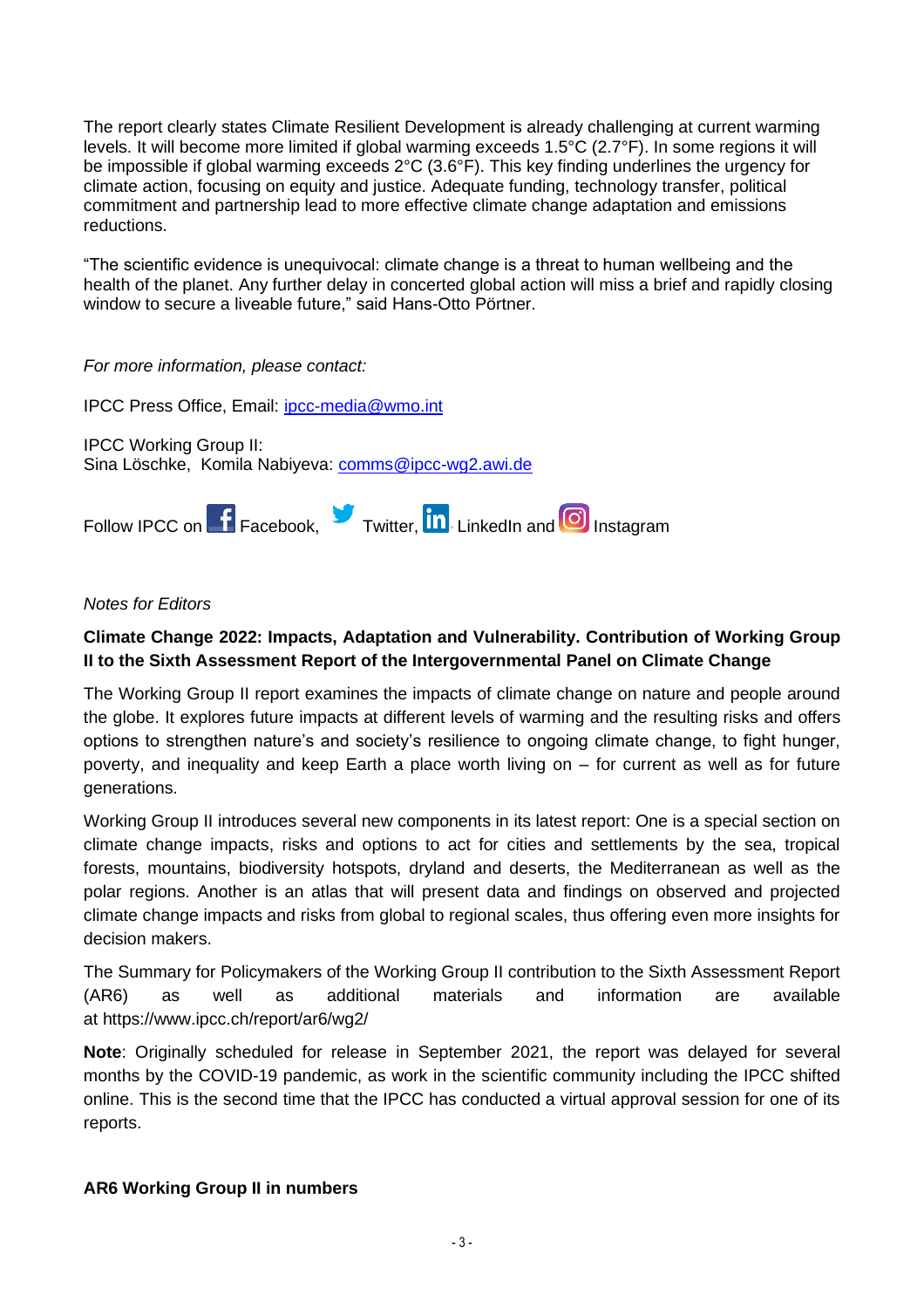270 authors from 67 countries

- $\cdot$  47 coordinating authors
- 184 lead authors
- 39 review editors

plus

▪ 675 – contributing authors

Over 34,000 cited references

A total of 62,418 expert and government review comments

(First Order Draft 16,348; Second Order Draft 40,293; Final Government Distribution: 5,777)

More information about the Sixth Assessment Report can be found [here.](https://www.ipcc.ch/assessment-report/ar6/)

### **Additional media resources**

Assets available after the embargo is lifted on **Media Essentials website**.

Press conference recording, collection of sound bites from WGII authors, link to presentation slides, B-roll of approval session, link to launch Trello board including press release and video trailer in UN languages, a social media pack.

The website includes [outreach materials](https://www.ipcc.ch/outreach-material/) such as videos about the IPCC and video recordings from [outreach events](https://apps.ipcc.ch/outreach/) conducted as webinars or live-streamed events.

Most videos published by the IPCC can be found on our [YouTube](https://www.youtube.com/user/IPCCGeneva) channel.

# **About the IPCC**

The Intergovernmental Panel on Climate Change (IPCC) is the UN body for assessing the science related to climate change. It was established by the United Nations Environment Programme (UNEP) and the World Meteorological Organization (WMO) in 1988 to provide political leaders with periodic scientific assessments concerning climate change, its implications and risks, as well as to put forward adaptation and mitigation strategies. In the same year the UN General Assembly endorsed the action by the WMO and UNEP in jointly establishing the IPCC. It has 195 member states.

Thousands of people from all over the world contribute to the work of the IPCC. For the assessment reports, IPCC scientists volunteer their time to assess the thousands of scientific papers published each year to provide a comprehensive summary of what is known about the drivers of climate change, its impacts and future risks, and how adaptation and mitigation can reduce those risks.

The IPCC has three working groups: [Working Group I,](https://www.ipcc.ch/working-group/wg1/) dealing with the physical science basis of climate change; [Working Group II,](https://www.ipcc.ch/working-group/wg2/) dealing with impacts, adaptation and vulnerability; and [Working](https://www.ipcc.ch/working-group/wg3/)  [Group III,](https://www.ipcc.ch/working-group/wg3/) dealing with the mitigation of climate change. It also has a [Task Force on National](https://www.ipcc.ch/working-group/tfi/)  [Greenhouse Gas Inventories](https://www.ipcc.ch/working-group/tfi/) that develops methodologies for measuring emissions and removals. As part of the IPCC, a Task Group on Data Support for Climate Change Assessments (TG-Data) provides guidance to the Data Distribution Centre (DDC) on curation, traceability, stability, availability and transparency of data and scenarios related to the reports of the IPCC.